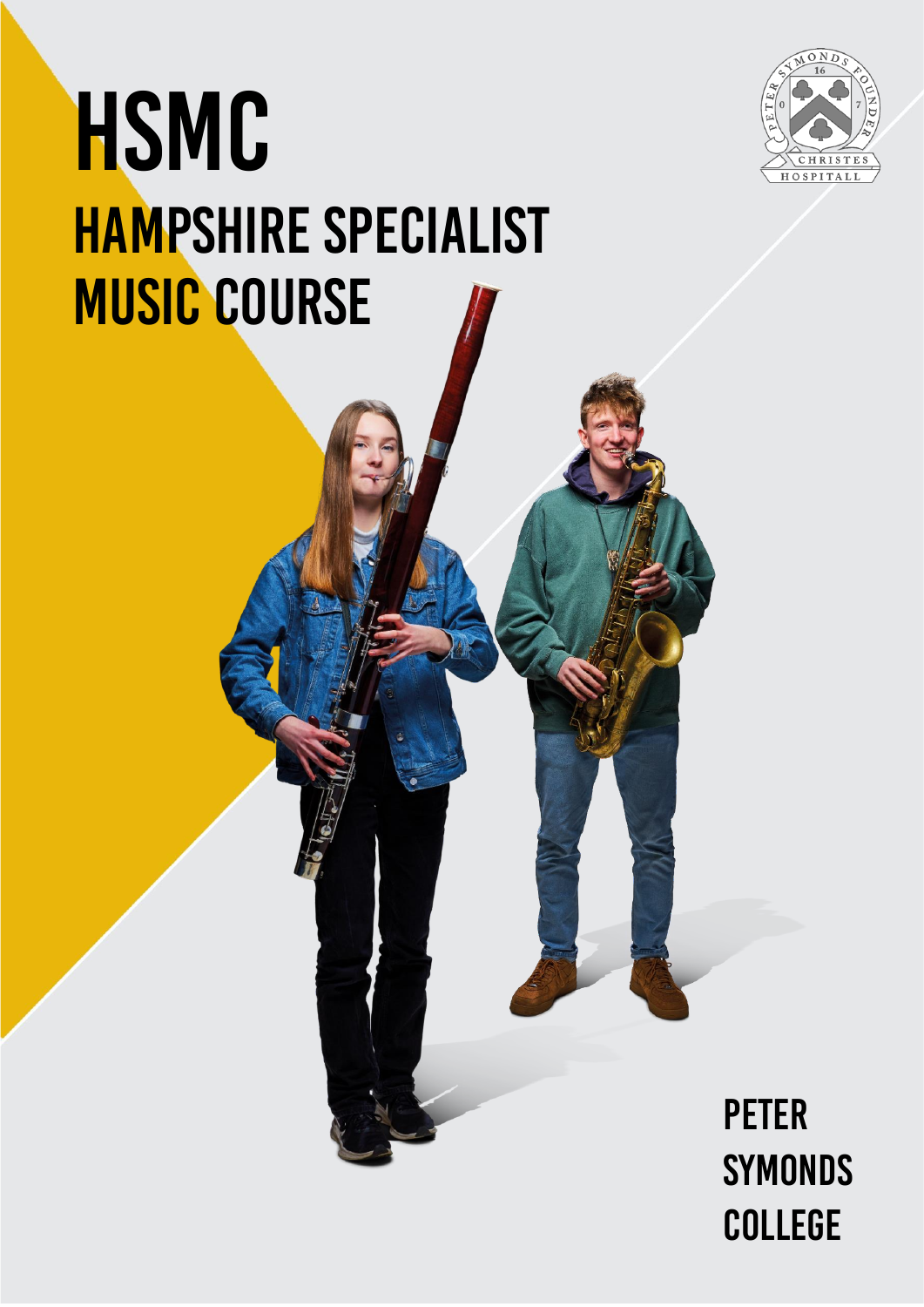# COURSE INFORMATION

### **HSMC**

The Hampshire Specialist Music Course (HSMC) is for musically-gifted students who are aiming towards a future in which music plays a significant part. It draws students from all over Hampshire and beyond, bringing together a variety of instrumental and vocal talents. The course enables young musicians to take part in a wide variety of performing opportunities, with regular chamber music sessions as part of their timetable and a range of performances both inside and outside College. Students work with a staff team of high calibre, several of whom perform regularly at international level. There is outstanding progression from the HSMC course to places at competitive universities and the country's leading music conservatoires.

### **THE COURSE**

#### **MUSIC A LEVEL (Edexcel)**

The academic course includes:

- Performance
- Free composition
- Compositional Techniques in a range of prescribed styles
- Analysis of set works
- Listening skills

Performance and composition are nonexamined assessments, recorded and sent to the board for marking. The written paper covers analysis of set works and listening skills.

#### **ABRSM EXAMS**

Students can opt to take ABRSM exams and the ARSM diploma in college.

#### **TIMETABLE**

During the two years of the course, each student receives coaching in timetabled sessions of HSMC chamber music in a variety of ensembles, and membership of the chamber choir. This is in addition to a full academic timetable of three A level subjects, one of which is Music A level.

`

HSMC Music students also participate in College musical activities such as Symonds Orchestra, College Choir, Big Band and College Brass, and attend the weekly lunchtime concerts. There are regular trips to live music events.

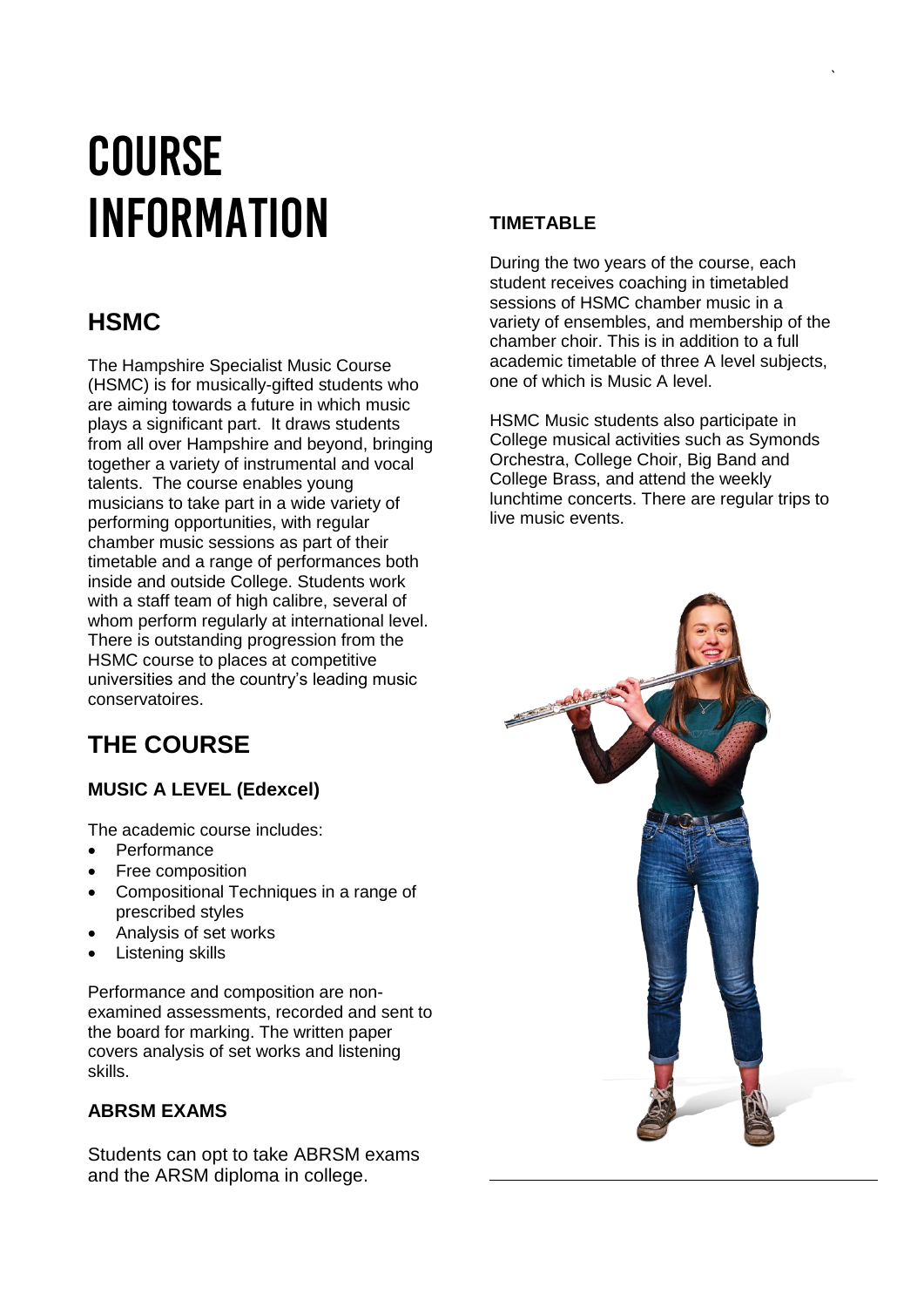#### **INSTRUMENTAL / VOCAL TUITION**

Every student on the course receives lessons on their first and second study instrument or voice every week, one of which should be piano, paid for by the college. If students wish to pay for an additional half an hour on their first study or a third study lesson, they may do so. If students require any financial assistance, they should speak to Rachel Platt about available options.

The integration between instrumental lessons, chamber music and concerts serves as a secure base from which the students can develop. Students are therefore expected to receive their practical lessons from members of our established instrumental and vocal teaching team (see our Instrumental and Vocal Tuition Leaflet for details). We can discuss this with you at the auditions.

The Head of Keyboard, Samantha Carrasco, works with all students, providing expert accompaniment for college recitals and examinations.

#### **OPPORTUNITIES FOR PERFORMANCE**

#### **Concerts**

- Weekly lunchtime concerts held in the College Recital Room give students the opportunity to bring their solo and ensemble work to a high performance standard in front of an audience
- Chamber music concerts are regularly given in:
	- Winchester Cathedral
	- Romsey Abbey
	- Local churches

#### **Master Classes**

Students are encouraged to attend master classes with distinguished musicians, where they have a chance to perform and benefit from constructive criticism. Recent master classes have been given by Mark Tanner (piano), Paul Harris (wind), Mark Armstrong (brass) and Zoran Dukic (guitar).

#### **College Concerts**

The Symonds Orchestra, Big Band, College Brass and College Choir give two major concerts a year, and take part in a Carol Service and Evensong in Winchester Cathedral.

The course involves a high level of musicmaking with fellow students, and a considerable degree of commitment over and above the core A level work.



#### **HIGHER EDUCATION**

All music students are offered a great deal of support in preparing for auditions and interviews, including expert guidance on university and conservatoire applications. In recent years, HSMC students have gone on to study at a number of competitive conservatoires and universities, including Royal College of Music, Royal Academy of Music, Guildhall School of Music and Drama, Royal Welsh College of Music, Royal Holloway, Trinity College London, Oxford, Cambridge and Manchester University.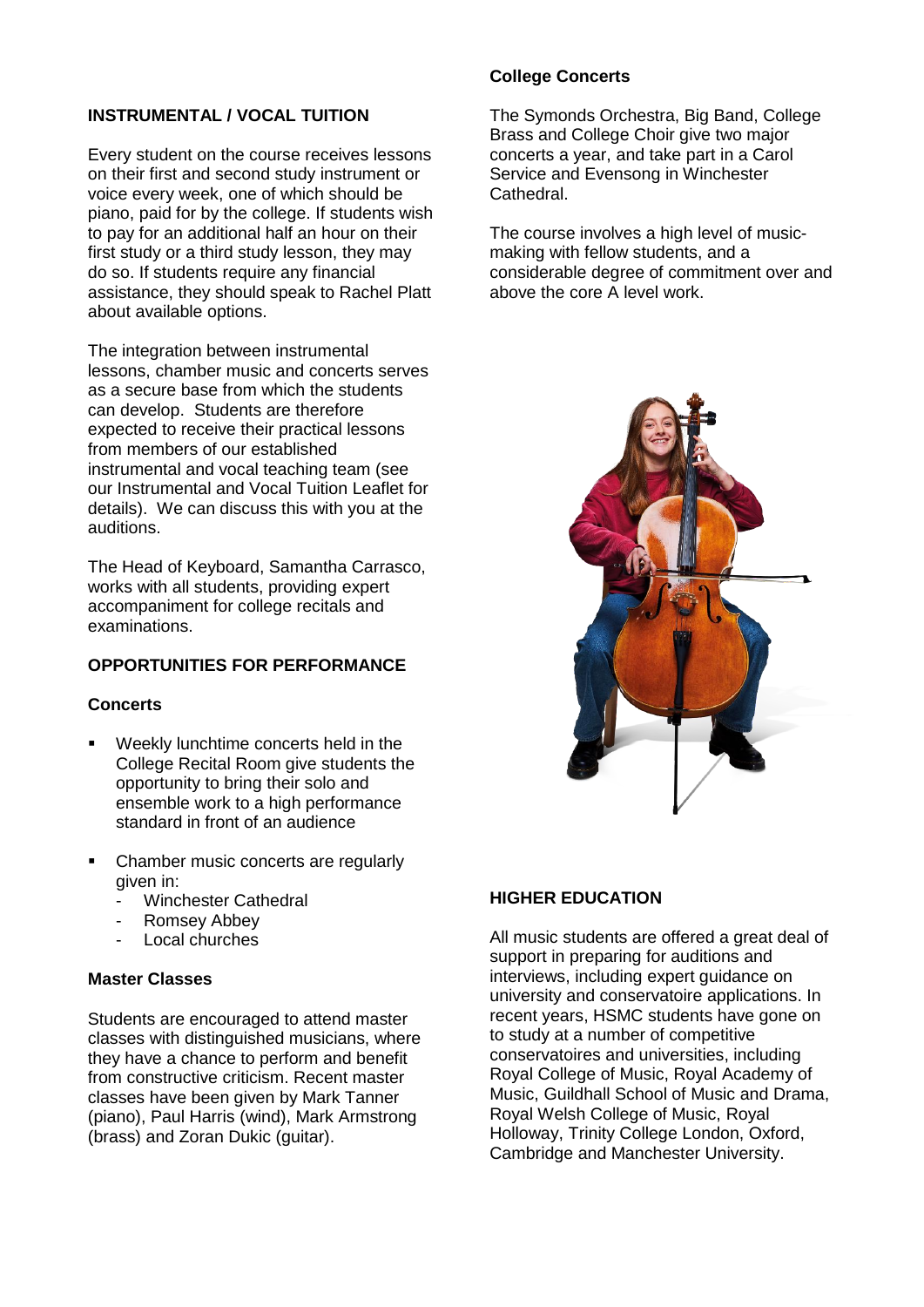#### **CAREER OPPORTUNITIES**

Going on to study music at university or at a conservatoire can lead to a career in performing, composing, conducting or teaching. Music can also lead to careers in the recording industry, publishing, arts management and the media. Many recent HSMC graduates have flourishing performing careers, and they return to college to give talks and master classes.

#### **MUSIC FACILITIES**

The Music Department, known as Kelso, is a Victorian house situated on the edge of the College grounds on Bereweeke Road. It offers a rehearsal/concert room, three classrooms, eight instrumental teaching/practice rooms and two recording studios. Composition is taught using Sibelius software. There is a music library, which holds an extensive range of CDs, scores, sheet music and reference books. In College Centre, there is a purpose-built Recital Room plus additional practice rooms. We also have drum kits and a variety of percussion instruments.

#### **Steinway Initiative**

We are thrilled to announce that in September 2021 we joined the Steinway Initiative. The department now has three Steinway grand pianos, including the recent addition of a new Steinway Model B, and four new Steinway upright pianos. This exciting development is the first step to becoming an All-Steinway School in the future.



#### **ENTRANCE REQUIREMENTS**

All applicants are invited to attend for interview and audition (Grade 7/8 standard is expected on the First Study instrument).

#### **Audition Requirements**

| <b>First Study</b> | Performance of TWO<br>contrasting pieces (Grade<br>7/8 standard).<br>Applicants will be<br>accompanied by our Head<br>of Keyboard, and there will<br>be a short rehearsal<br>immediately before the<br>audition. |
|--------------------|------------------------------------------------------------------------------------------------------------------------------------------------------------------------------------------------------------------|
|                    | Quick study piece (i.e.<br>performance of one short<br>niaco, which is proporad                                                                                                                                  |

piece, which is prepared during the 15 minutes before the audition).

Sight-reading

Second Study Performance of **ONE** piece

Candidates should not include unaccompanied pieces in the prepared programme, which should not exceed 12 minutes in total.

There will be a short interview about candidates' musical interests and career aspirations.

Auditions will be conducted by teachers on the Course, including one representing the First Study instrument.

Applicants will additionally need to fulfil the College's entrance requirements for A level courses. They should also have achieved Grade 5 Theory.

Selection is based on:

- Performing potential
- Commitment to the Hampshire Specialist Music Course
- Genuine interest in a career involving music

**For 2023 entry, online applications should be received by the College deadline in December 2022 and auditions are in February 2023.**

**You are warmly invited to attend our HSMC Open Evening 10th Oct 2022 at 6.30pm. Details and sign-up to be published on [www.psc.ac.uk](http://www.psc.ac.uk/)**

**Please email [music@psc.ac.uk](mailto:music@psc.ac.uk) for further information.**